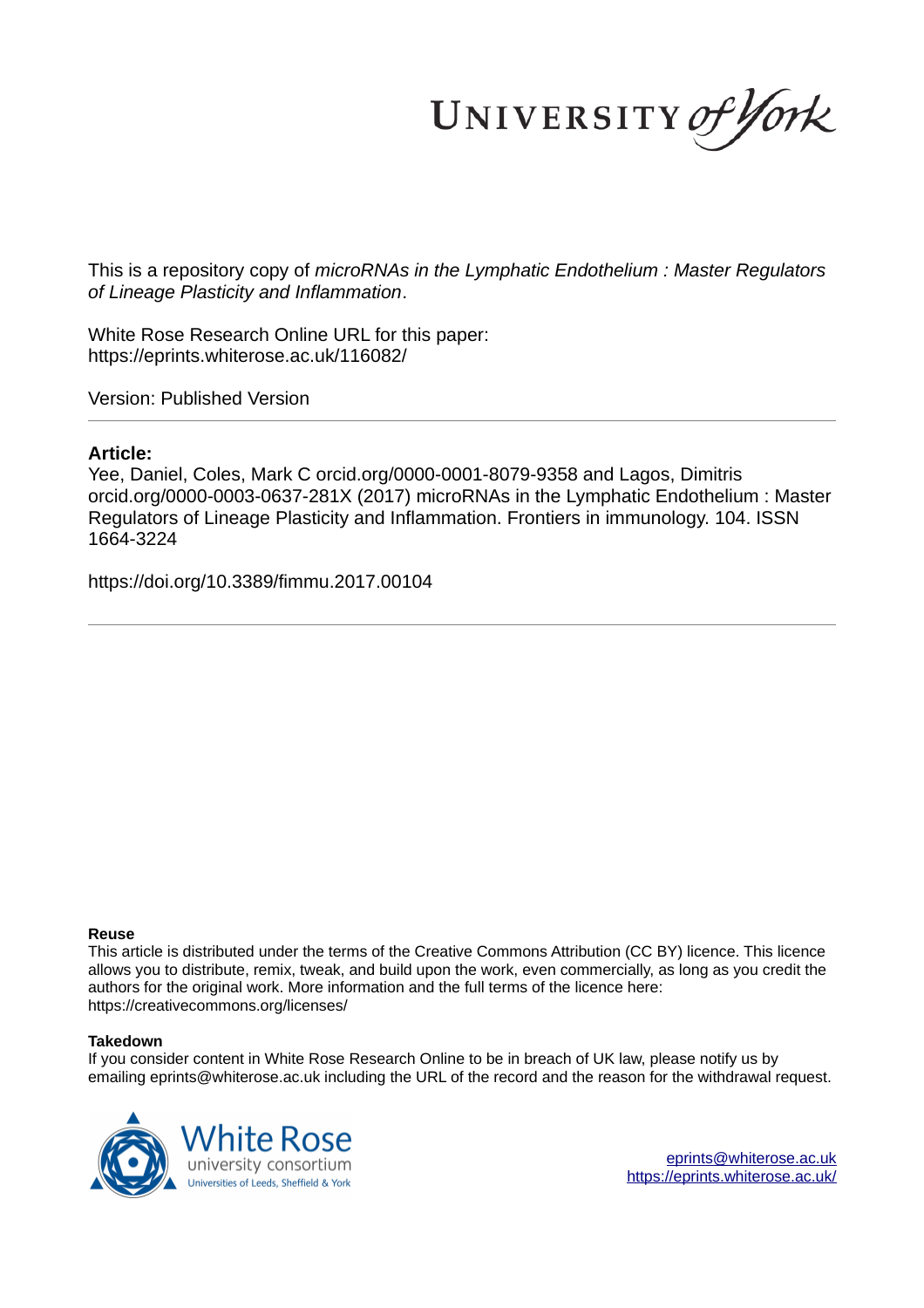



# microRNAs in the Lymphatic **Endothelium: Master Regulators of** Lineage Plasticity and inflammation

Daniel Yee, Mark C. Coles and Dimitris Lagos\*

Centre for Immunology and Infection, Department of Biology, Hull York Medical School, University of York, York, UK

microRNAs (miRNAs) are highly conserved, small non-coding RNAs that regulate gene expression at the posttranscriptional level. They have crucial roles in organismal development, homeostasis, and cellular responses to pathological stress. The lymphatic system is a large vascular network that actively regulates the immune response through antigen trafficking, cytokine secretion, and inducing peripheral tolerance. Here, we review the role of miRNAs in the lymphatic endothelium with a particular focus on their role in lymphatic endothelial cell (LEC) plasticity, inflammation, and regulatory function. We highlight the lineage plasticity of LECs during inflammation and the importance of understanding the regulatory role of miRNAs in these processes. We propose that targeting miRNA expression in lymphatic endothelium can be a novel strategy in treating human pathologies associated with lymphatic dysfunction.

#### **OPEN ACCESS**

#### Edited by:

Silvia Della Bella, University of Milan, Italy

#### Reviewed by:

Neha Dixit, DiscoveRx, USA Kiyoshi Hirahara, Chiba University, Japan

\*Correspondence: Dimitris Lagos dimitris.lagos@york.ac.uk

#### Specialty section:

This article was submitted to Inflammation, a section of the journal Frontiers in Immunology

Received: 14 October 2016 Accepted: 20 January 2017 Published: 09 February 2017

#### Citation:

Yee D, Coles MC and Lagos D (2017) microRNAs in the Lymphatic Endothelium: Master Regulators of Lineage Plasticity and Inflammation. Front. Immunol. 8:104. doi: 10.3389/fimmu.2017.00104 Keywords: lymphatic endothelial cells, microRnA, inflammation, lineage plasticity, lymphangiogenesis

#### inTRODUCTiOn

The lymphatic system is a transport network that regulates tissue fluid homeostasis, the absorption of macromolecules, and the trafficking of immune cells (1). Lymphatic vessels are made up of a single layer of partly overlapping lymphatic endothelial cells (LECs). Embryonic studies on development of lymphatic vasculature have identified key transcription factors required for development and maintenance of the lymphatic system. The same transcription factors regulate lymphangiogenesis, the process of new lymphatic vessel growth from pre-existing vessels, which has crucial roles in wound healing, inflammation, infection, and cancer. In addition to transcriptional regulation, posttranscriptional mechanisms play a key role in LEC responses to inflammation. In particular, several microRNAs (miRNAs) have emerged as key determinants of LEC differentiation and inflammatory responses. This review will discuss our current understanding of the role of individual miRNAs and components of the miRNA biogenesis machinery in LEC immune function.

## miRnA-MeDiATeD SiLenCinG

microRNAs are a class of highly conserved, small non-coding RNA (~20–24 nt) that regulate gene expression at the posttranscriptional level of all biological pathways including cell development, differentiation, and function (2). In mammals, the canonical process of miRNA biogenesis encompasses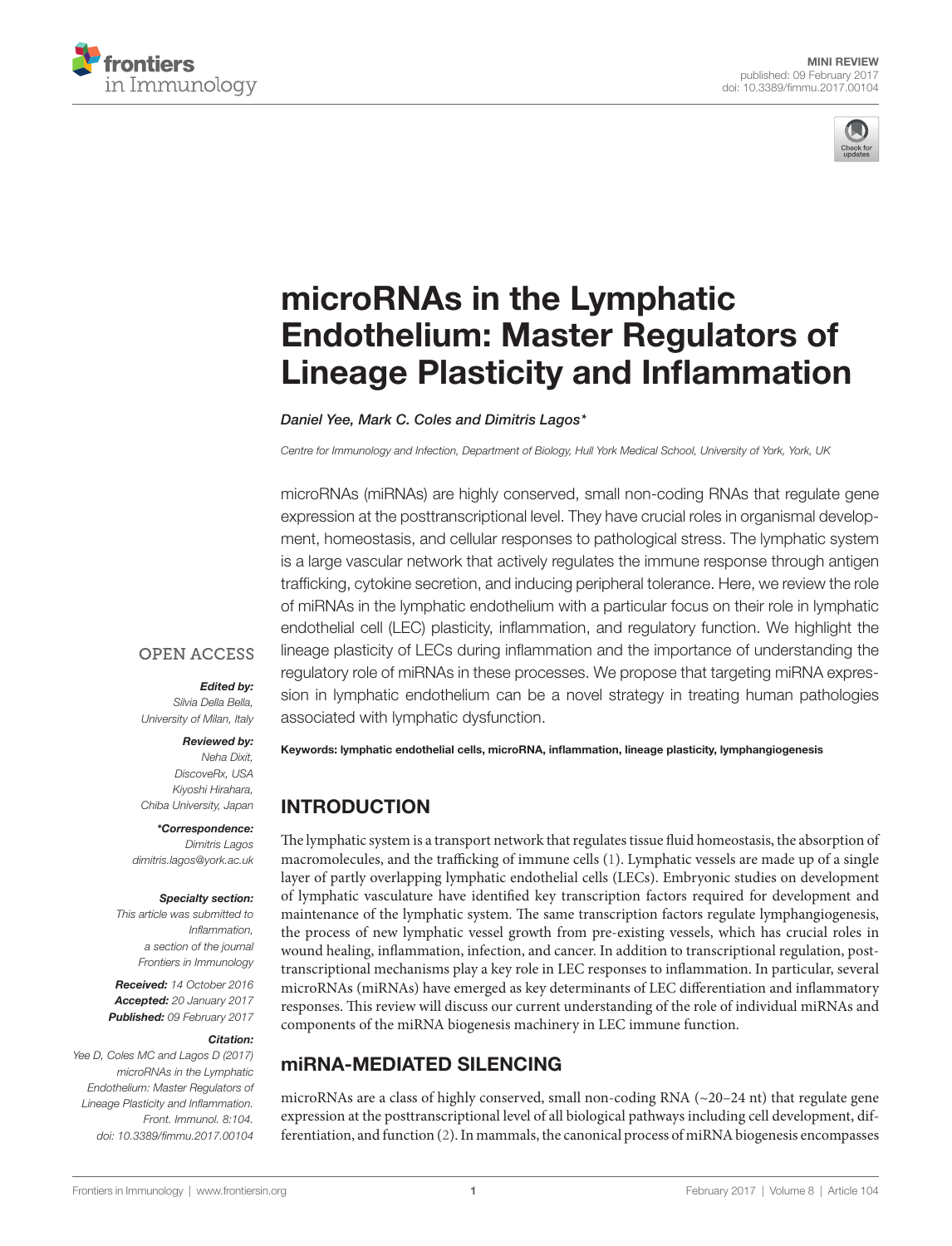the generation of primary miRNA (pri-miRNA) transcripts that are transcribed by RNA polymerase II in the nucleus. Stem-loop structures of pri-miRNA transcripts are processed by the RNAse III endonuclease, Drosha, to form hairpin-shaped precursor miRNA (pre-miRNA) (3, 4). Following this, pre-miRNA is exported into the cytoplasm where it is further processed by another RNAse III endonuclease, Dicer, which cleaves off the hairpin structure. The resultant double-stranded miRNA is separated into two strands with the mature miRNA strand packaged onto the miRNA-induced silencing complex that includes an Argonaute (AGO) effector protein. The miRNA guides RISC to specific target sites, primarily the 3′ untranslated region (UTR) of target mRNAs, leading to repression of target gene expression (5). Binding sites are generally 8mers or canonical sites that enable high miRNA regulation of mRNA expression (6). Due to this short target sequence, miRNAs can have multiple targets, and it is predicted that 30% of all protein-coding genes is under miRNA regulation in mammals (7).

## eMBRYOniC DeveLOPMenT AnD SPeCiFiCATiOn OF THe LYMPHATiC **VASCULATURE**

Sabin hypothesized the venous origin of the lymphatic system (8), which became increasingly supported by developmental studies around the beginning of the twenty-first century (9). Specific genes for lymphatic differentiation and identity were identified, and these included vascular endothelial growth factor receptor-3 (VEGFR-3), lymphatic vessel hyaluronan receptor-1 (LYVE-1), podoplanin, and prospero-related homeodomain protein 1 (PROX1) (10). VEGFR-3 is a receptor tyrosine kinase for lymphatic-specific VEGF-C and VEGF-D (11). LYVE-1 is a widely used lymphatic-specific marker, implicated in cellular trafficking and a homolog of the CD44 glycoprotein (12, 13). Both VEGFR-3 and LYVE-1 are expressed during early endothelial cell development and become restricted to LECs at later stages. Genetic deletion of VEGFR-3 or VEGF-C in mice leads to defective lymphatic vascular development (14, 15). In contrast, LYVE-1 gene-deficient mice develop normal lymphatic vasculature (16).

The murine lymphatic system begins to form in a subpopulation of venous endothelial cells, LEC precursors, at embryonic day (E) 8.5 that express PROX1, LYVE-1, and VEGFR-3 (14). At E9.75, a lymphatic bias signal upregulates PROX1, LEC budding, and formation of primary lymph sacs (10). PROX1-deficient embryos lack lymphatic vasculature, VEGFR-3, or LYVE-1 expression and are embryonic lethal at E14.5 (10). Two upstream transcriptional regulators of PROX1, SOX18 (17), and COUP-TFII promote the lymphatic bias signal until E13.5 (18, 19). PROX1 and VEGFR-3 continue to be expressed only in postnatal and adult lymphatic vasculature (20). Constant levels of PROX1 are required to maintain LEC lineage, which is supported by VEGF-C/VEGFR-3 signaling (21). Postnatal LECs have lower PROX1 expression compared with embryonic lymphatic endothelium, suggesting low expression of PROX1 is sufficient to maintain LEC identity (22). Additional transcription factors and regulators of lymphatic development have been reported, including neuropilin 2 (23, 24), FOXC2 (25, 26), integrin-9α (27, 28), NOTCH (29, 30), C-MAF (31), and GATA2 (32).

#### miRnAs AnD enDOTHeLiAL CeLL **DEVELOPMENT**

microRNA biogenesis is essential for vertebrate development, and tissue-specificity of miRNAs has been demonstrated in angiogenesis (33–36). Loss of Dicer in mice leads to poor vascular formation and embryonic lethality (33). The highest expressed miRNA in endothelial cells, miR-126 mediates angiogenesis and maintenance of vascular integrity (37–40). Deletion of miR-126 results in vascular leakage, hemorrhaging, and embryonic lethality in a subset of mice (38). Surviving mice lived to adulthood without noticeable abnormalities, suggesting additional regulatory factors after birth. Accordingly, miR-126 targets sprout-related protein-1 (SPRED-1), phosphoinositol-3 kinase regulatory subunit 2 (PIK3R2 also known as P85β), and VCAM-1 in human and murine cells (37–39). By targeting VCAM-1, miR-126 can inhibit leukocyte adherence and potentially regulate vascular inflammation (37). SPRED-1 is an intracellular inhibitor of angiogenic and MAP kinase signaling, and its repression by miR-126 correlated with the increase of pro-angiogenic genes VEGF and fibroblast growth factor in mice (38). Additionally, VEGF can induce miR-132 and promote angiogenesis by suppressing p120RasGAP in human vascular endothelial cells (41).

## ReGULATiOn OF THe miRnA BiOGeneSiS MACHineRY in LeCs

In addition to individual miRNAs, the miRNA biogenesis machinery is regulated during activation of LECs. AGO2 levels are controlled by miR-132 in human LECs (42). Inhibition of miR-132 in activated LECs results in increased AGO2 and the anti-angiogenic miR-221, providing further support for the function of miR-132 in endothelium. Furthermore, activation of TIE-2 by angiopoietin-1 (ANG-1) results in phosphorylation of TRBP (43), a DICER co-factor, which facilitates miRNA processing (44). Through this mechanism, ANG-1 treatment increases levels of miRNAs, including miR-126 and miR-21, which could contribute to the antiapoptotic function of ANG-1 (45, 46) in LECs.

# LeC PLASTiCiTY

Altering the levels of PROX1 expression during embryonic, postnatal, or adult stages can reprogram LEC phenotype into blood endothelial cell (BEC) (28, 47, 48). PROX1 deletion results in the upregulation of BEC-specific markers in human and murine LECs (47). Conversely, BECs can be transcriptionally reprogramed by overexpression of PROX1 in vitro, resulting in upregulation of VEGFR-3 and podoplanin and suppression of BEC-specific transcripts, such as the transcription factor STAT6 (48, 49). These studies represent that endothelial cell differentiation is reversible and highlight the plasticity of LECs.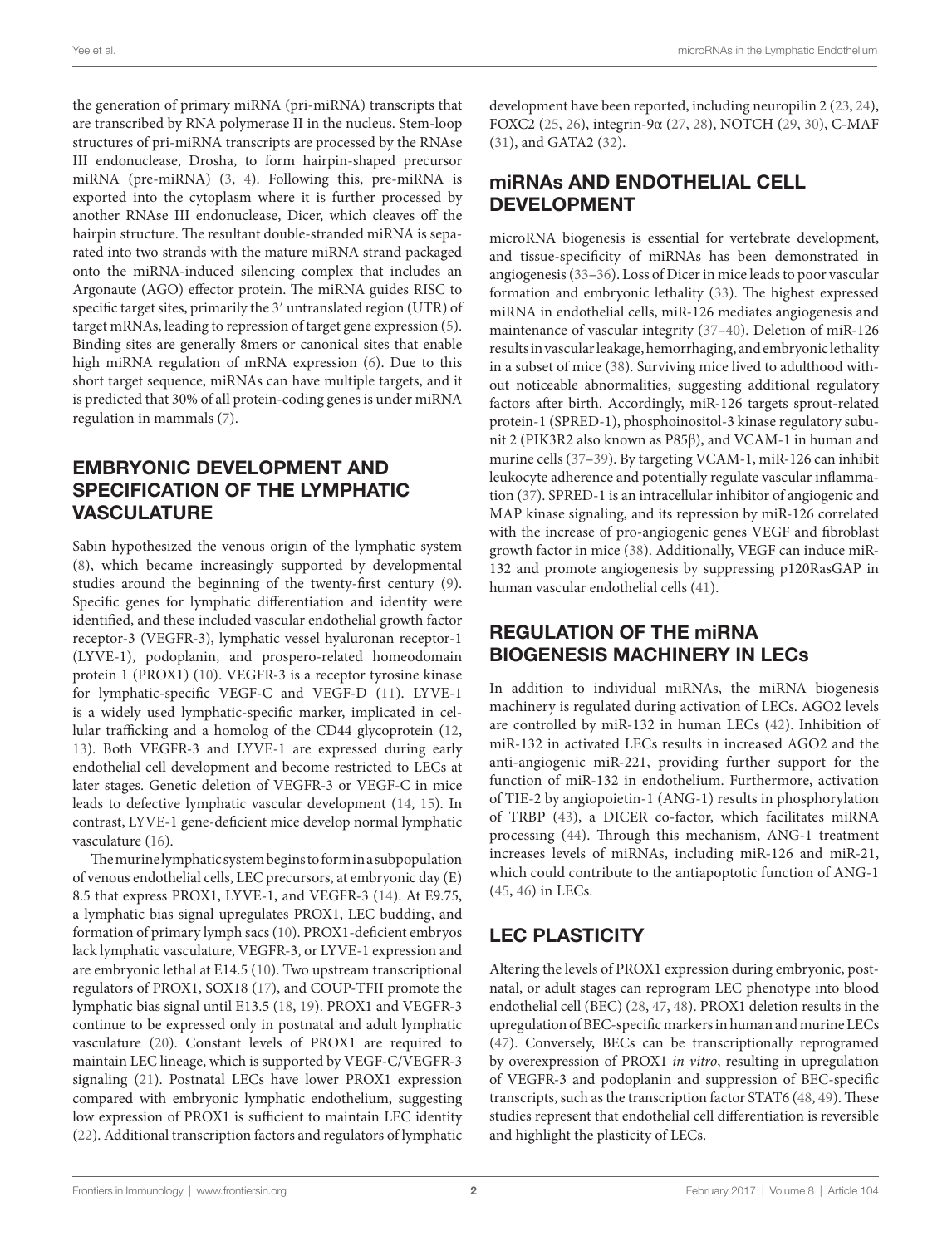#### miRnAs AnD LeC LineAGe **COMMITMENT**

The 3′-UTR of PROX1 is remarkably long (5.4 kb) and conserved among vertebrates (50), which suggests PROX1 expression may be posttranscriptionally regulated by miRNAs. In contrast, the 3′ UTR length of SOX18 (585 bp) is short and likely to have less miRNA regulation. Profiling of miRNAs in human LECs and BECs led to the discovery that lymphatic development can be regulated by BEC miRNA signatures (40). Overexpression of miR-31 was shown to repress FOXC2 and several other LECsignature genes (40). Both miR-31 and miR-181a can target PROX1 and as a result repress LEC-specific genes, including VEGFR-3, and vascular development in embryonic LECs (22, 40). Furthermore, signaling from bone morphogenetic protein (BMP) 2, a member of the TGF-β family, inhibited Prox-1 expression and lymphatic differentiation during zebrafish and murine development (51). Interestingly, BMP2 signaling upregulated miRNAs: miR-194, miR-186, miR-99a, miR-92a and also miR-31, and miR-181a (51). Knockdown of SMAD4 by siRNA downregulated the expression of miR-31 and miR-181a indicating a possible involvement of BMP2 as a negative regulator of LEC identity (51). Recently, miR-466 was shown to suppress PROX1 expression and tube formation in human dermal LECs, and both miR-466 and miR-181a induced inhibition of corneal lymphangiogenesis in rats (52).

## LeCs in inFLAMMATiOn AnD LYMPHAnGiOGeneSiS

The lymphatic vessels serve as a conduit for transport of leukocytes and antigen-presenting cells to lymph nodes (LNs), which orchestrate initiation of adaptive immune response (11). LECs express the chemokine ligand, CCL21 that attracts and guides the interactions of CCR7-positive T, B, and dendritic cells (DCs) to LNs via the afferent lymphatics (53). Not all LECs are equal, reportedly, LN–LECs express different levels of CCL21 forming chemokine gradients that facilitate directional migration into the LNs through an atypical chemokine receptor, CCRL1 (54). The role of LECs in immune regulation has been demonstrated in a series of papers showing LECs contributing to the induction of peripheral tolerance of DC and T cells. In human LECs, tumor necrosis factor alpha (TNFα) induces vascular and intercellular cell adhesion molecule 1 (VCAM-1, ICAM-1) and E-selectin, facilitating adherence of DCs to the endothelium (55). TNFα-stimulated lymphatic endothelium can interact with DCs via cell-to-cell contact to suppress human DC maturation and function by an ICAM-1–Mac-1 (CD11b) interaction (56). Notably, murine LECs lack expression of co-stimulatory ligands but can express the inhibitory checkpoint ligand, programed cell death ligand-1 (PD-L1) to negatively regulate CD8<sup>+</sup> T cells (57–60). LECs can also express MHC II in vivo and may induce tolerance of CD4<sup>+</sup> and CD8<sup>+</sup> T cells either by acting as an antigen reservoir for DCs or through cross-presentation of antigens (60–64). The mechanism of antigen transfer from LEC to DCs and whether

LECs can induce similar levels of tolerance as DCs remains to be further understood.

During inflammation, the lymphatic system becomes activated and lymphatic remodeling is induced in both peripheral tissues and the draining LN (65). The increase in lymphangiogenesis may aid in the resolution of inflammation. Inflammation-induced lymphangiogenesis is commonly regulated by pathways involving VEGF-C/VEGFR-3 and VEGF-A/VEGFR-2 signaling (11). Studies in mice demonstrated that lymphangiogenesis is driven by increased VEGF-C, VEGF-D, and VEGF-A from macrophages during acute skin inflammation and chronic airway infection, reported to promote antigen clearance and prevent lymphedema (66, 67). Lymphatic vessels are impaired during chronic skin inflammation, which can be alleviated by the overexpression of VEGF-C (68). Interestingly, VEGF-C stimulation in skin inflammation instigated LECs to produce anti-inflammatory prostaglandin synthase, which led to higher levels of IL-10 on DCs leading to suppressed DC maturation (69). B cells can enhance the growth of LN lymphatic vasculature through VEGF secretion and increase DC migration to the LN (70). However, interferon-gamma (IFN-γ) secretion from T cells suppressed growth of LN-lymphatic vasculature in vivo and downregulated the expression of PROX1, LYVE-1, and podoplanin in vitro in a JAK/STAT-dependent mechanism (71). IFN-γ knockout mice express a higher baseline of lymphatic vasculature in the LN. Expression of PROX1, VEGFR-3, and LYVE-1 are also downregulated during acute skin inflammation (72, 73). In human dermal LECs, transforming growth factor-β (TGF-β) or TNFα stimulation results in loss of PROX1 and LYVE-1 expression (74, 75). In contrast, studies in mice suggest that NF-κB induces PROX1 and VEGFR-3 in a lipopolysaccharide (LPS)-induced peritonitis model, increasing sensitivity of pre-existing lymphatic vessels to VEGF-C and VEGF-D-expressing leukocytes (76). Additionally, IL-3 in LECs can induce PROX1 and podoplanin expression and maintain the differentiated LEC phenotype in vitro (77). LECs are also a major source of IL-7 in vivo which is required for remodeling and homeostasis of the LN microenvironment (78).

### miRnAs in LeCs DURinG inFLAMMATiOn AnD inFeCTiOn

Studies have demonstrated miRNAs in the regulation of inflammation including miR-146a/b, miR-155, and miR-132 in both immune and non-immune cell types (79–82). Several activities have been reported for miR-155 across the immune system, including Th1 differentiation of murine CD4<sup>+</sup> T cells by inhibiting IFN-γ signaling (83) and production of immunoglobulin class-switch differentiation of B cells by targeting transcription factor PU.1 (84). A wide range of inflammatory stimuli induce miR-155 expression including LPS, poly (I:C), IFN- $\beta$ , and TNF $\alpha$ in human and murine macrophages, monocytes, and endothelial cells (79, 80, 85, 86). In addition, miR-155 regulates angiogenesis and inflammation by negatively regulating ETS-1, upstream of VCAM-1, and angiotensin II type 1 receptor (87).

microRNA profiling of rat mesenteric LECs treated with TNFα for 2, 24, and 96 h indicated a distinct miRNA signature at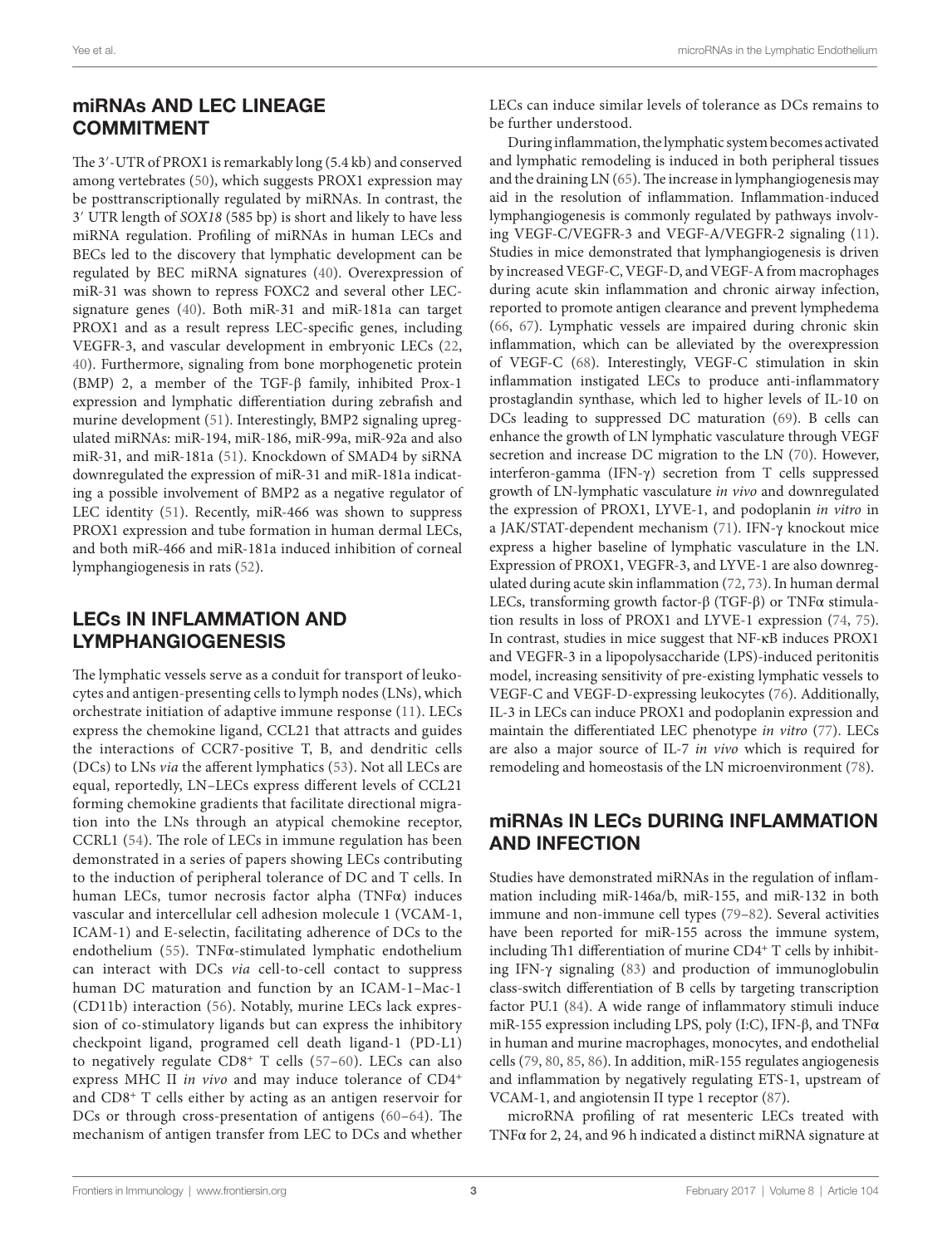various time points (88). Several miRNAs involved in angiogenesis, endothelial sprouting, and cell migration were upregulated, while miRNAs associated with cell survival and proliferation were downregulated at 24 and/or 96 h. Of those upregulated, miR-9 was shown to directly target NF-κB, downstream of TNFα signaling, and regulate TNFα-mediated inflammatory mechanisms. In addition, overexpression of miR-9 increases VEGFR-3 expression and tube formation, indicating a possible role in

lymphangiogenesis. VEGFR-3 was also shown to be regulated by a mirtron miR-1236, arising from a spliced-out intron that is processed independently of Drosha, in human LECs (89). IL-1β can induce miR-1236 and downregulate VEGFR-3 protein which is similarly reported in inflammatory lymphangiogenesis. Although miR-1236 is lowly expressed in human LECs, it may be upregulated during inflammation-induced lymphangiogenesis to control the expression of VEGF-C/VEGFR-3 signaling.



FIGURE 1 | The effect of inflammation on the microRNAs (miRNA) landscape of lymphatic endothelial cells (LECs). (A) Under homeostatic conditions, miRNAs, including miR-126, miR-21, and miR-132, contribute to normal LEC function. Lymphatic identity is maintained through suppression of the blood endothelial cell (BEC)-enriched miRNAs miR-31 and miR-181a, which can repress LEC-specific genes, including the master LEC fate regulator PROX1 and the receptor tyrosine kinase vascular endothelial growth factor receptor-3 (VEGFR-3). (B) During inflammation, a set of immunologically active miRNAs (miR-155, miR-132, miR-146a) are induced and shape LEC immune responses. In addition, LEC-specific genes are downregulated and miRNAs, including miR-9, miR-1236, and miR-K12-11, a viral ortholog of miR-155, contribute to the loss of LEC identity. It is likely that other miRNAs may modulate immune gene expression and lineage plasticity in LECs.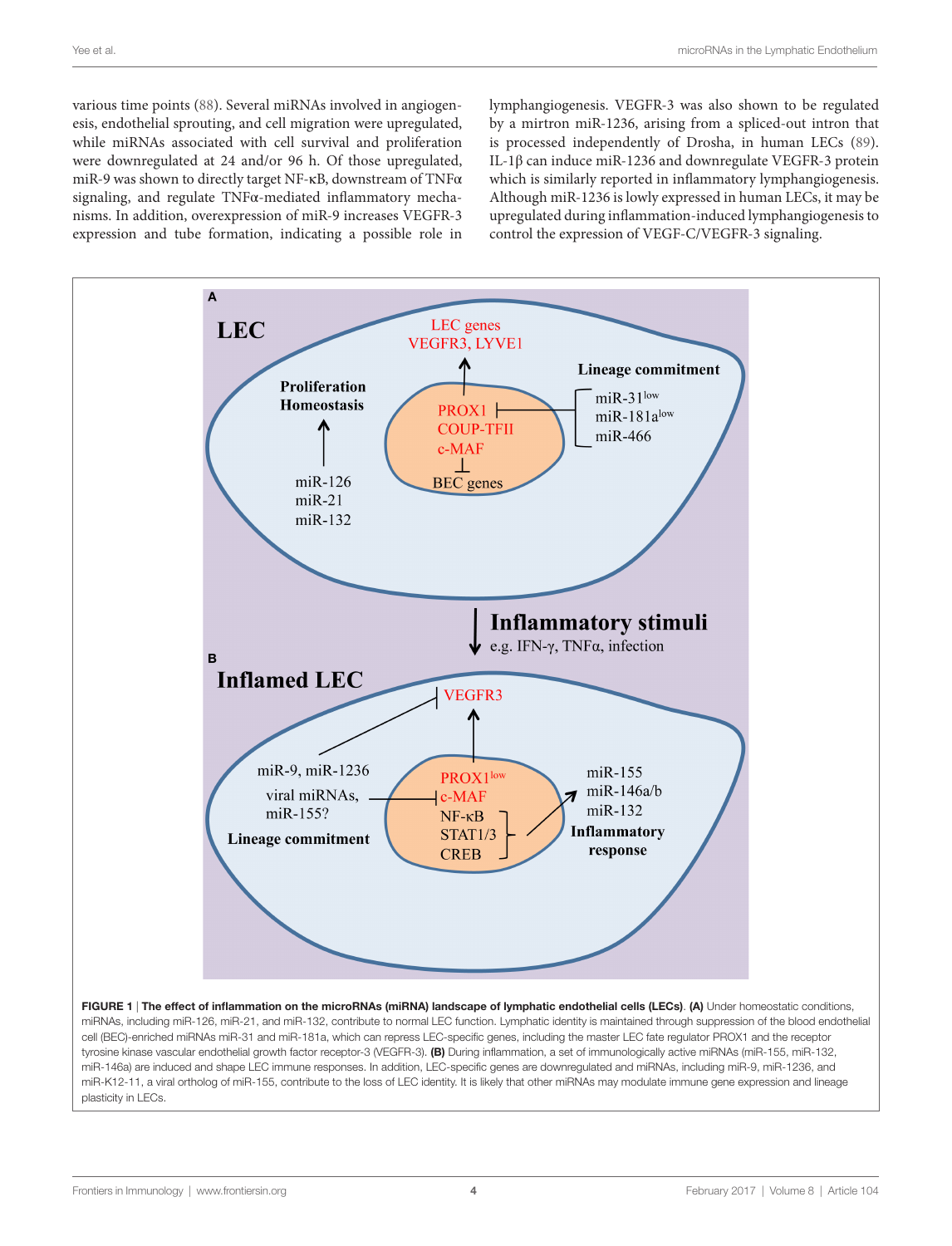## LeSSOnS FROM KAPOSi'S SARCOMA HeRPeSviRUS (KSHv)

Our understanding of gene regulation in LECs has advanced significantly by studying infectious diseases that directly involve LECs. Kaposi's sarcoma (KS) is a tumor from lymphatic endothelial origin and is the most common cancer in untreated HIV-positive patients (90). KSHV infects both LECs and BECs to induce transcriptional reprograming giving rise to mixed phenotypes of LECs and BECs (91, 92). Phenotypically, KS is most similar to LECs and occurs at sites rich in LECs such as skin, LN, and mucosa (92). KSHV infection of human LECs induces an early antiviral miRNA response from miR-132 and miR-146a and inhibition of these miRNAs suppressed viral gene expression (82). Overexpression of miR-132 negatively regulates inflammation by impairing the expression of IFN-β and interferon-stimulated gene 15. Upon KSHV infection, miR-132 targets the transcriptional co-activator EP300 and downregulates the interferon response, increasing viral gene expression. In addition, KSHV can influence endothelial cell motility by downregulating the miR-221/ miR-222 cluster and upregulating miR-31 (93). Whether upregulation of miR-31 can regulate PROX1 during KSHV infection is unknown. A KSHV latent gene, kaposin B was found to stabilize PROX1 mRNA and drive lymphatic reprograming of BECs (50). An additional target of KSHV infection is the transcription factor c-MAF, which represses BEC-specific identity in human LECs (31, 91). Downregulation of MAF occurs early and is maintained throughout viral infection. The miR-155 KSHV ortholog, miR-K12-11 (94), was shown to regulate MAF in human LECs (31). Interestingly miR-155 has been shown to suppress MAF expression in murine CD4<sup>+</sup> T cells (95).

# COnCLUDinG ReMARKS AnD FUTURe DiReCTiOnS

Our understanding of miRNAs in LEC activation has greatly increased from recent reports but this area remains understudied (**Figure 1**; **Table 1**). LEC plasticity is under miRNA regulation that allows the rapid response of lymphatic endothelium to inflammatory and angiogenic stimuli. LECs display heterogeneity, and there are different types of lymphatic vessels and LECs that have organ-specific functions (96). Studying miRNAs in certain types of lymphatic vessels and niches, such as the skin, LN, or subpopulations within these contexts, can introduce new tools to understand the different functions that LECs regulate in these tissues.

Targeting miRNAs such as miR-126, miR-9, and miR-132 (**Table 1**) presents a novel opportunity to deliver localized therapy for treating disease. This can be either to inhibit or mimic the function of the miRNA. Anti-miR-132 was shown to inhibit angiogenesis and decrease tumor burden in a mouse model of human breast carcinoma (41). Antagonism of miR-122 to treat hepatitis

| TABLE 1   microRNAs (miRNAs) in the lymphatic endothelium. |                              |                                                                                                              |                                                                                      |                                                                  |
|------------------------------------------------------------|------------------------------|--------------------------------------------------------------------------------------------------------------|--------------------------------------------------------------------------------------|------------------------------------------------------------------|
| miRNA                                                      |                              | Primary role Function and target                                                                             | <b>Model system</b>                                                                  | Reference                                                        |
| miR-126                                                    | Angiogenesis<br>Inflammation | Highest expressed miRNA in endothelial cells, which regulates<br>angiogenesis through SPRED1 and VCAM-1      | Human primary ECs, murine ECs                                                        | Wang et al. (38),<br>Harris et al. (37), and<br>Fish et al. (39) |
| miR-132                                                    | Angiogenesis                 | Acts as an angiogenic switch by targeting p120RasGAP                                                         | Human umbilical vein ECs                                                             | Anand et al. (41)                                                |
|                                                            | Inflammation                 | Regulates anti-viral immunity through EP300                                                                  | Kaposi's sarcoma herpesvirus<br>(KSHV)-infected lymphatic<br>endothelial cell (LECs) | Lagos et al. (82)                                                |
| $miR-9$                                                    | Inflammation                 | Regulates vascular endothelial growth factor receptor-3 (VEGFR-3),<br>lymphangiogenesis, and NF-KB signaling | Rat LECs and human primary LECs                                                      | Chakraborty et al. (88)                                          |
| miR-1236                                                   | Inflammation                 | Induced by IL-1 $\beta$ and regulates VEGFR-3 and lymphangiogenesis                                          | Cultured human dermal LECs                                                           | Jones et al. (89)                                                |
| miR-181a                                                   | Lineage<br>commitment        | Blood endothelial cell (BEC)-expressed miRNA, which inhibits PROX1 in<br>LEC development                     | Murine LECs                                                                          | Kazenwadel et al. (22)                                           |
| $miR-31$                                                   | Lineage<br>commitment        | BEC-expressed miRNA which inhibits PROX1 and FOXC2 in LEC<br>development                                     | Human primary LECs, xenopus,<br>and zebrafish                                        | Pedrioli et al. (40)                                             |
| miR-466                                                    | Lineage<br>commitment        | Inhibits PROX1 and tube formation                                                                            | HDLECs and corneal lymphatic<br>vessels                                              | Seo et al. (52)                                                  |
| miR-K12-6,<br>miR-K12-11<br>(ortholog of<br>miR-155)       | Lineage<br>commitment        | Viral miRNAs that target c-MAF contributing to virus-induced LEC<br>reprograming                             | <b>KSHV-infected LECs</b>                                                            | Hansen et al. (31) and<br>Hong et al. (91)                       |
| miR-146a/b                                                 | Inflammation                 | Early-response miRNA involved in TLR4 signaling and innate immunity                                          | <b>KSHV-infected LECs</b>                                                            | Lagos et al. (82)                                                |
| miR-155                                                    | Inflammation                 | Targets ETS-1 upstream of endothelial adhesion molecules such as<br>VCAM-1                                   | Human umbilical vein ECs                                                             | Zhu et al. (87)                                                  |
|                                                            | Angiogenesis                 |                                                                                                              |                                                                                      |                                                                  |
| miR-221/<br>miR-222                                        | Angiogenesis                 | Targets transcription factors ETS-2 and ETS-1, respectively, regulating EC<br>motility                       | Human primary LECs, KSHV-<br>infected LECs                                           | Wu et al. (93)                                                   |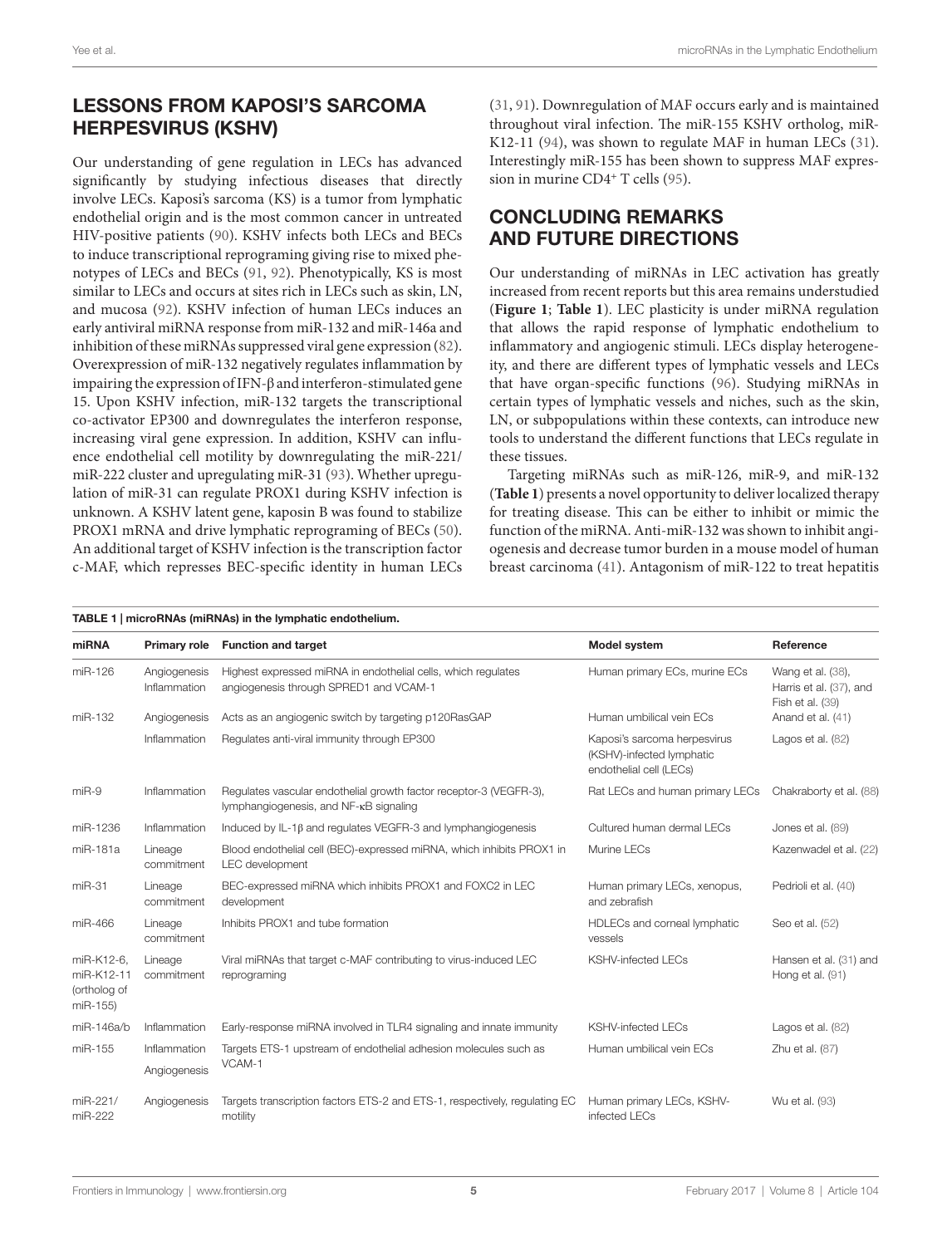C virus infection is the first miRNA-targeting therapy in Phase II clinical trials (97). A challenge for miRNA-based therapies is ensuring effective delivery. Targeting miRNAs that drain into the LN through lymphatics vessels can lower the chances of off-target effects, drug resistance, and toxicity (98, 99). Lymphatic flow is unidirectional and the vessels can act as a bypass for absorption of compounds, such as lipophilic small molecule drugs, to avoid hepatic first-pass metabolism and enhance bioavailability (100). There are several routes that can be exploited for therapeutic delivery, including mucosal, intestinal, and parenteral (101). The lymphatic system is also thought to link the brain and the immune system (102). Although, lymphatic drug delivery is in its infancy, this approach may serve as a platform for accurately delivering miRNA-modifying compounds to target sites, providing new therapeutic opportunities for chronic inflammatory diseases.

#### **REFERENCES**

- 1. Swartz MA. The physiology of the lymphatic system. Adv Drug Deliv Rev (2001) 50(1–2):3–20. doi:10.1016/S0169-409X(01)00150-8
- 2. O'Connell RM, Rao DS, Chaudhuri AA, Baltimore D. Physiological and pathological roles for microRNAs in the immune system. Nat Rev Immunol (2010) 10(2):111–22. doi:10.1038/nri2708
- 3. Ameres SL, Zamore PD. Diversifying microRNA sequence and function. Nat Rev Mol Cell Biol (2013) 14(8):475–88. doi:10.1038/nrm3611
- 4. Ha M, Kim VN. Regulation of microRNA biogenesis. Nat Rev Mol Cell Biol (2014) 15(8):509–24. doi:10.1038/nrm3838
- 5. Huntzinger E, Izaurralde E. Gene silencing by microRNAs: contributions of translational repression and mRNA decay. Nat Rev Genet (2011) 12(2):99– 110. doi:10.1038/nrg2936
- 6. Bartel DP. microRNAs: genomics, biogenesis, mechanism, and function. Cell (2004) 116(2):281–97. doi:10.1016/S0092-8674(04)00045-5
- 7. Filipowicz W, Bhattacharyya SN, Sonenberg N. Mechanisms of posttranscriptional regulation by microRNAs: are the answers in sight? Nat Rev Genet (2008) 9(2):102–14. doi:10.1038/nrg2290
- 8. Sabin FR. On the origin of the lymphatic system from the veins and the development of the lymph hearts and thoracic duct in the pig. Am J Anat (1902) 1(3):367–89. doi:10.1002/aja.1000010310
- 9. Srinivasan RS, Dillard ME, Lagutin OV, Lin FJ, Tsai S, Tsai MJ, et al. Lineage tracing demonstrates the venous origin of the mammalian lymphatic vasculature. Genes Dev (2007) 21(19):2422–32. doi:10.1101/gad.1588407
- 10. Oliver G. Lymphatic vasculature development. Nat Rev Immunol (2004) 4(1):35–45. doi:10.1038/nri1258
- 11. Tammela T, Alitalo K. Lymphangiogenesis: molecular mechanisms and future promise. Cell (2010) 140(4):460–76. doi:10.1016/j.cell.2010.01.045
- 12. Banerji S, Ni J, Wang S-X, Clasper S, Su J, Tammi R, et al. LYVE-1, a new homologue of the {CD}44 glycoprotein. J Cell Biol (1999) 144(4):789–801. doi:10.1083/jcb.144.4.789
- 13. Jackson DG. Biology of the lymphatic marker LYVE-1 and applications in research into lymphatic trafficking and lymphangiogenesis. APMIS (2004) 112(7–8):526–38. doi:10.1111/j.1600-0463.2004.apm11207-0811.x
- 14. Wigle JT, Oliver G. Prox1 function is required for the development of the murine lymphatic system. Cell (1999) 98:769–78. doi:10.1016/ S0092-8674(00)81511-1
- 15. Karkkainen MJ, Haiko P, Sainio K, Partanen J, Taipale J, Petrova TV, et al. Vascular endothelial growth factor c is required for sprouting of the first lymphatic vessels from embryonic veins. Nat Immunol (2004) 5(1):74–80. doi:10.1038/ni1013
- 16. Gale NW, Prevo R, Espinosa J, Ferguson DJ, Dominguez MG, Yancopoulos GD, et al. Normal lymphatic development and function in mice deficient for the lymphatic hyaluronan receptor LYVE-1. Mol Cell Biol (2007) 27(2):595–604. doi:10.1128/MCB.01503-06
- 17. Francois M, Caprini A, Hosking B, Orsenigo F, Wilhelm D, Browne C, et al. Sox18 induces development of the lymphatic vasculature in mice. Nature (2008) 456(7222):643–7. doi:10.1038/nature07391

# AUTHOR COnTRiBUTiOnS

DL, MC, DY conceived, co-wrote, and edited the mini review.

# **FUNDING**

DL is a Medical Research Council New Investigator Research Grant holder (MR/L008505/1). MC is funded by the Medical Research Council (MR/K021125). Work by the authors has also been supported by the Wellcome Trust (097829 Centre for Chronic Diseases and Disorders institutional strategic support fund; WT095024MA CIDCATS PhD training program). DY is supported by the Biotechnology and Biological Sciences Research Council Doctoral Training Program in "Mechanistic Biology and its Strategic Application" (BB/J01113/1).

- 18. You LR, Lin FJ, Lee CT, DeMayo FJ, Tsai MJ, Tsai SY. Suppression of notch signalling by the COUP-TFII transcription factor regulates vein identity. Nature (2005) 435(7038):98–104. doi:10.1038/nature03511
- 19. Srinivasan RS, Geng X, Yang Y, Wang Y, Mukatira S, Studer M, et al. The nuclear hormone receptor Coup-TFII is required for the initiation and early maintenance of Prox1 expression in lymphatic endothelial cells. Genes Dev (2010) 24:696–707. doi:10.1101/gad.1859310
- 20. Wigle JT, Harvey N, Detmar M, Lagutina I, Grosveld G, Gunn MD, et al. An essential role for Prox1 in the induction of the lymphatic endothelial cell phenotype. EMBO J (2002) 21(7):1505–13. doi:10.1093/emboj/21.7.1505
- 21. Srinivasan RS, Escobedo N, Yang Y, Interiano A, Dillard ME, Finkelstein D, et al. The Prox1-Vegfr3 feedback loop maintains the identity and the number of lymphatic endothelial cell progenitors. Genes Dev (2014) 28:2175–87. doi:10.1101/gad.216226.113.is
- 22. Kazenwadel J, Michael MZ, Harvey NL. Prox1 expression is negatively regulated by miR-181 in endothelial cells. Blood (2010) 116(13):2395–401. doi:10.1182/blood-2009-12-256297
- 23. Yuan L, Moyon D, Pardanaud L, Bréant C, Karkkainen MJ, Alitalo K, et al. Abnormal lymphatic vessel development in neuropilin 2 mutant mice. Development (2002) 129(20):4797–806.
- 24. Xu Y, Yuan L, Mak J, Pardanaud L, Caunt M, Kasman I, et al. Neuropilin-2 mediates VEGF-C-induced lymphatic sprouting together with VEGFR3. J Cell Biol (2010) 188(1):115–30. doi:10.1083/jcb.200903137
- 25. Petrova TV, Karpanen T, Norrmén C, Mellor R, Tamakoshi T, Finegold D, et al. Defective valves and abnormal mural cell recruitment underlie lymphatic vascular failure in lymphedema distichiasis. Nat Med (2004) 10(9):974–81. doi:10.1038/nm1094
- 26. Norrmen C, Ivanov KI, Cheng J, Zangger N, Delorenzi M, Jaquet M, et al. FOXC2 controls formation and maturation of lymphatic collecting vessels through cooperation with NFATc1. J Cell Biol (2009) 185(3):439–57. doi:10.1083/jcb.200901104
- 27. Bazigou E, Xie S, Chen C, Weston A, Miura N, Sorokin L, et al. Integrin-α9 is required for fibronectin matrix assembly during lymphatic valve morphogenesis. Dev Cell (2009) 17(2):175–86. doi:10.1016/j.devcel.2009.06.017
- 28. Mishima K, Watabe T, Saito A, Yoshimatsu Y, Imaizumi N, Masui S, et al. Prox1 induces lymphatic endothelial differentiation via integrin α9 and other signaling cascades. Mol Biol Cell (2007) 18:1421–9. doi:10.1091/ mbc.E06
- 29. Emuss V, Lagos D, Pizzey A, Gratrix F, Henderson SR, Boshoff C. KSHV manipulates notch signaling by DLL4 and JAG1 to alter cell cycle genes in lymphatic endothelia. PLoS Pathog (2009) 5(10):e1000616. doi:10.1371/ journal.ppat.1000616
- 30. Kang J, Yoo J, Lee S, Tang W, Aguilar B, Ramu S, et al. An exquisite crosscontrol mechanism among endothelial cell fate regulators directs the plasticity and heterogeneity of lymphatic endothelial cells. Blood (2010) 116(1):140–50. doi:10.1182/blood-2009-11-252270
- 31. Hansen A, Henderson S, Lagos D, Nikitenko L, Coulter E, Roberts S, et al. KSHV-encoded miRNAs target MAF to induce endothelial cell reprogramming. Genes Dev (2010) 24(2):195–205. doi:10.1101/gad.553410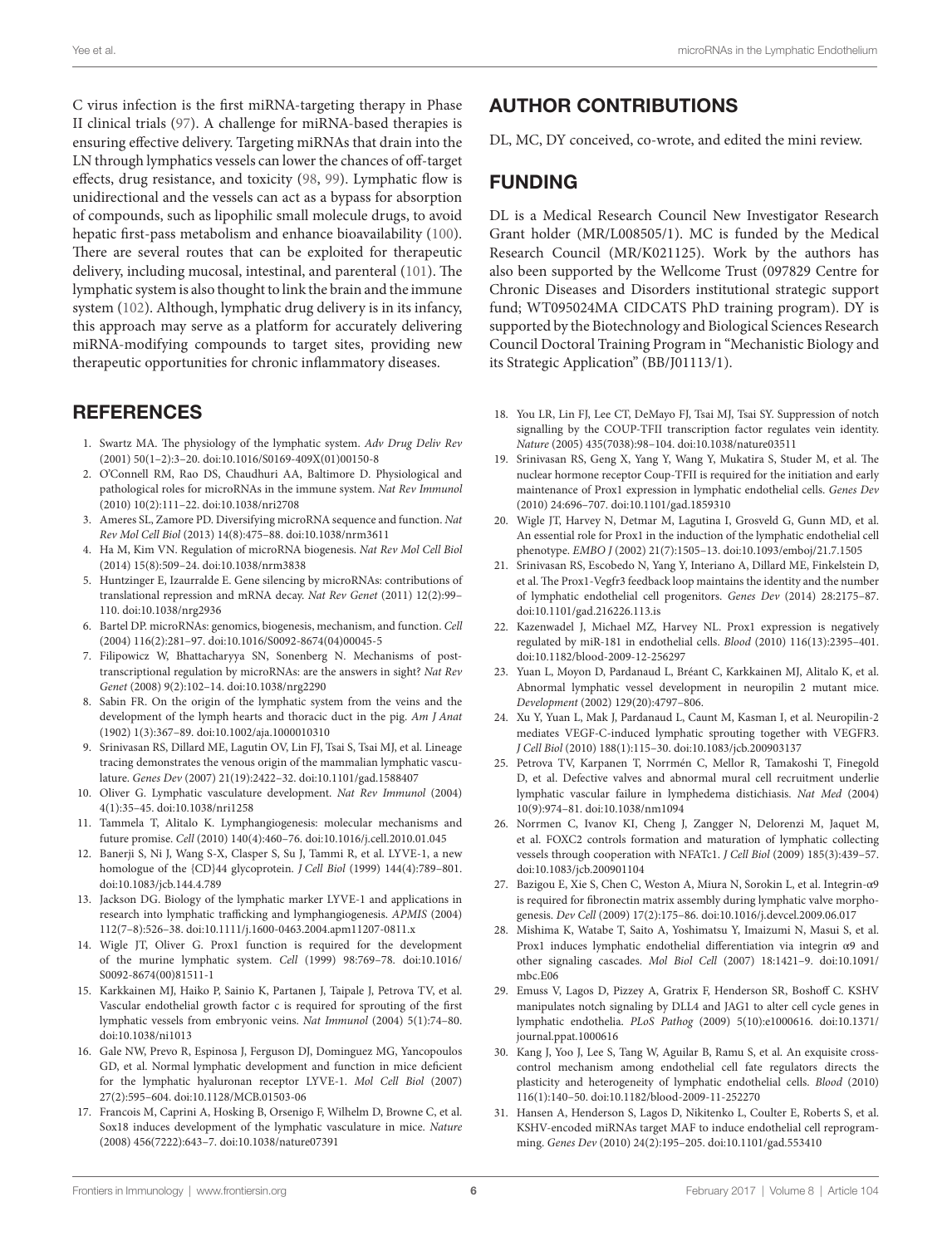- 32. Kazenwadel J, Betterman KL, Chong CE, Stokes PH, Lee YK, Secker GA, et al. GATA2 is required for lymphatic vessel valve development and maintenance. J Clin Invest (2015) 125(8):2979–94. doi:10.1172/JCI78888
- 33. Bernstein E, Kim SY, Carmell MA, Murchison EP, Alcorn H, Li MZ, et al. Dicer is essential for mouse development. Nat Genet (2003) 35(3):215–7. doi:10.1038/ng1253
- 34. Yang WJ, Yang DD, Na S, Sandusky GE, Zhang Q, Zhao G. Dicer is required for embryonic angiogenesis during mouse development. J Biol Chem (2005) 280(10):9330–5. doi:10.1074/jbc.M413394200
- 35. Kuehbacher A, Urbich C, Zeiher AM, Dimmeler S. Role of dicer and drosha for endothelial microRNA expression and angiogenesis. Circ Res (2007) 101:59–68. doi:10.1161/CIRCRESAHA.107.153916
- 36. Suárez Y, Fernández-Hernando C, Pober JS, Sessa WC. Dicer dependent microRNAs regulate gene expression and functions in human endothelial cells. Circ Res (2007) 100(8):1164–73. doi:10.1161/01.RES.0000265065. 26744.17
- 37. Harris TA, Yamakuchi M, Ferlito M, Mendell JT, Lowenstein CJ. microRNA-126 regulates endothelial expression of vascular cell adhesion molecule 1. Proc Natl Acad Sci U S A (2008) 105(5):1516–21. doi:10.1073/pnas.0707493105
- 38. Wang S, Aurora AB, Johnson BA, Qi X, McAnally J, Hill JA, et al. The endothelial-specific microRNA miR-126 governs vascular integrity and angiogenesis. Dev Cell (2008) 15(2):261–71. doi:10.1016/j.devcel.2008.07.002
- 39. Fish JE, Santoro MM, Morton SU, Yu S, Yeh RF, Wythe JD, et al. miR-126 regulates angiogenic signaling and vascular integrity. Dev Cell (2008) 15(2):272–84. doi:10.1016/j.devcel.2008.07.008
- 40. Pedrioli DM, Karpanen T, Dabouras V, Jurisic G, Van De Hoek G, Shin JW, et al. miR-31 functions as a negative regulator of lymphatic vascular lineage-specific differentiation in vitro and vascular development in vivo. Mol Cell Biol (2010) 30(14):3620–34. doi:10.1128/MCB.00185-10
- 41. Anand S, Majeti BK, Acevedo LM, Murphy EA, Mukthavaram R, Scheppke L, et al. microRNA-132-mediated loss of p120RasGAP activates the endothelium to facilitate pathological angiogenesis. Nat Med (2010) 16(8):909–14. doi:10.1038/nm.2186
- 42. Leonov G, Shah K, Yee D, Timmis J, Sharp TV, Lagos D. Suppression of AGO2 by miR-132 as a determinant of miRNA-mediated silencing in human primary endothelial cells. Int J Biochem Cell Biol (2015) 69:75–84. doi:10.1016/ j.biocel.2015.10.006
- 43. Warner MJ, Bridge KS, Hewitson JP, Hodgkinson MR, Heyam A, Massa BC, et al. S6K2-mediated regulation of TRBP as a determinant of miRNA expression in human primary lymphatic endothelial cells. Nucleic Acids Res (2016) 44(20):9942–55. doi:10.1093/nar/gkw631
- 44. Heyam A, Lagos D, Plevin M. Dissecting the roles of TRBP and PACT in double-stranded RNA recognition and processing of noncoding RNAs. Wiley Interdiscip Rev RNA (2015) 6(3):271–89. doi:10.1002/wrna.1272
- 45. Abdel-Malak NA, Srikant CB, Kristof AS, Magder SA, Di Battista JA, Hussain SN. Angiopoietin-1 promotes endothelial cell proliferation and migration through AP-1-dependent autocrine production of interleukin-8. Blood (2008) 111(8):4145–55. doi:10.1182/blood-2007-08-110338
- 46. Daly C, Wong V, Burova E, Wei Y, Zabski S, Griffiths J, et al. Angiopoietin-1 modulates endothelial cell function and gene expression via the transcription factor FKHR (FOXO1). Genes Dev (2004) 18(9):1060–71. doi:10.1101/ gad.1189704
- 47. Johnson NC, Dillard ME, Baluk P, Mcdonald DM, Harvey NL, Frase SL, et al. Lymphatic endothelial cell identity is reversible and its maintenance requires Prox1 activity. Genes Dev (2008) 22:3282–91. doi:10.1101/ gad.1727208.Despite
- 48. Petrova TV, Mäkinen T, Mäkelä TP, Saarela J, Virtanen I, Ferrell RE, et al. Lymphatic endothelial reprogramming of vascular endothelial cells by the prox-1 homeobox transcription factor. EMBO J (2002) 21(17):4593–9. doi:10.1093/emboj/cdf470
- 49. Hong Y-K, Harvey N, Noh Y-H, Schacht V, Hirakawa S, Detmar M, et al. Prox1 is a master control gene in the program specifying lymphatic endothelial cell fate. Dev Dyn (2002) 225(3):351–7. doi:10.1002/ dvdy.10163
- 50. Yoo J, Kang J, Lee HN, Aguilar B, Kafka D, Lee S, et al. Kaposin-B enhances the PROX1 mRNA stability during lymphatic reprogramming of vascular endothelial cells by Kaposi's sarcoma herpes virus. PLoS Pathog (2010) 6(8):37–8. doi:10.1371/journal.ppat.1001046
- 51. Dunworth WP, Cardona-Costa J, Bozkulak EC, Kim JD, Meadows S, Fischer JC, et al. Bone morphogenetic protein 2 signaling negatively modulates lymphatic development in vertebrate embryos. Circ Res (2014) 114(1):56–66. doi:10.1161/CIRCRESAHA.114.302452
- 52. Seo M, Choi JS, Rho CR, Joo C-K, Lee SK. microRNA miR-466 inhibits lymphangiogenesis by targeting prospero-related homeobox 1 in the alkali burn corneal injury model. J Biomed Sci (2015) 22(1):3. doi:10.1186/ s12929-014-0104-0
- 53. Förster R, Davalos-Misslitz AC, Rot A. CCR7 and its ligands: balancing immunity and tolerance. Nat Rev Immunol (2008) 8(5):362–71. doi:10.1038/ nri2297
- 54. Ulvmar MH, Werth K, Braun A, Kelay P, Hub E, Eller K, et al. The atypical chemokine receptor CCRL1 shapes functional CCL21 gradients in lymph nodes. Nat Immunol (2014) 15(7):623–30. doi:10.1038/ni.2889
- 55. Johnson LA, Clasper S, Holt AP, Lalor PF, Baban D, Jackson DG. An inflammation-induced mechanism for leukocyte transmigration across lymphatic vessel endothelium. J Exp Med (2006) 203(12):2763–77. doi:10.1084/ jem.20051759
- 56. Podgrabinska S, Kamalu O, Mayer L, Shimaoka M, Snoeck H, Randolph GJ, et al. Inflamed lymphatic endothelium suppresses dendritic cell maturation and function via Mac-1/ICAM-1-dependent mechanism. J Immunol (2009) 183(3):1767–79. doi:10.4049/jimmunol.0802167
- 57. Cohen JN, Guidi CJ, Tewalt EF, Qiao H, Rouhani SJ, Ruddell A, et al. Lymph node-resident lymphatic endothelial cells mediate peripheral tolerance via aire-independent direct antigen presentation. J Exp Med (2010) 207(4):681–8. doi:10.1084/jem.20092465
- 58. Tewalt EF, Cohen JN, Rouhani SJ, Engelhard VH. Lymphatic endothelial cells – key players in regulation of tolerance and immunity. Front Immunol (2012) 3:305. doi:10.3389/fimmu.2012.00305
- 59. Hirosue S, Vokali E, Raghavan VR, Rincon-Restrepo M, Lund AW, Corthésy-Henrioud P, et al. Steady-state antigen scavenging, cross-presentation, and CD8+ T cell priming: a new role for lymphatic endothelial cells. J Immunol (2014) 192(11):5002–11. doi:10.4049/jimmunol. 1302492
- 60. Rouhani SJ, Eccles JD, Riccardi PJ, Peske D, Tewalt EF, Cohen JN, et al. Roles of lymphatic endothelial cells expressing peripheral tissue antigens in CD4 T-cell tolerance induction. Nat Commun (2015) 6:6771. doi:10.1038/ ncomms7771
- 61. Lund AW, Duraes FV, Hirosue S, Raghavan VR, Nembrini C, Thomas SN, et al. VEGF-C promotes immune tolerance in B16 melanomas and cross-presentation of tumor antigen by lymph node lymphatics. Cell Rep (2012) 1(3):191–9. doi:10.1016/j.celrep.2012.01.005
- 62. Nörder M, Gutierrez MG, Zicari S, Cervi E, Caruso A, Guzmán CA. Lymph node-derived lymphatic endothelial cells express functional costimulatory molecules and impair dendritic cell-induced allogenic t-cell proliferation. FASEB J (2012) 26(7):2835–46. doi:10.1096/fj.12- 205278
- 63. Dubrot J, Duraes FV, Potin L, Capotosti F, Brighouse D, Suter T, et al. Lymph node stromal cells acquire peptide-MHCII complexes from dendritic cells and induce antigen-specific CD4+ T cell tolerance. J Exp Med (2014) 211(6):1153–66. doi:10.1084/jem.20132000
- 64. Tamburini BA, Burchill MA, Kedl RM. Antigen capture and archiving by lymphatic endothelial cells following vaccination or viral infection. Nat Commun (2014) 5:3989. doi:10.1038/ncomms4989
- 65. Kim H, Kataru RP, Koh GY. Inflammation-associated lymphangiogenesis: a double-edged sword? J Clin Invest (2014) 124(3):936–42. doi:10.1172/ JCI71607.936
- 66. Baluk P, Tammela T, Ator E, Lyubynska N, Achen MG, Hicklin DJ, et al. Pathogenesis of persistent lymphatic vessel hyperplasia in chronic airway inflammation. J Clin Invest (2005) 115(2):247–57. doi:10.1172/ JCI200522037
- 67. Kataru RP, Jung K, Jang C, Yang H, Schwendener RA, Baik JE, et al. Critical role of CD11b+ macrophages and VEGF in inflammatory lymphangiogenesis, antigen clearance, and inflammation resolution. Blood (2009) 113(22):5650–9. doi:10.1182/blood-2008-09-176776
- 68. Huggenberger R, Ullmann S, Proulx ST, Pytowski B, Alitalo K, Detmar M. Stimulation of lymphangiogenesis via VEGFR-3 inhibits chronic skin inflammation. J Exp Med (2010) 207(10):2255–69. doi:10.1084/jem. 20100559